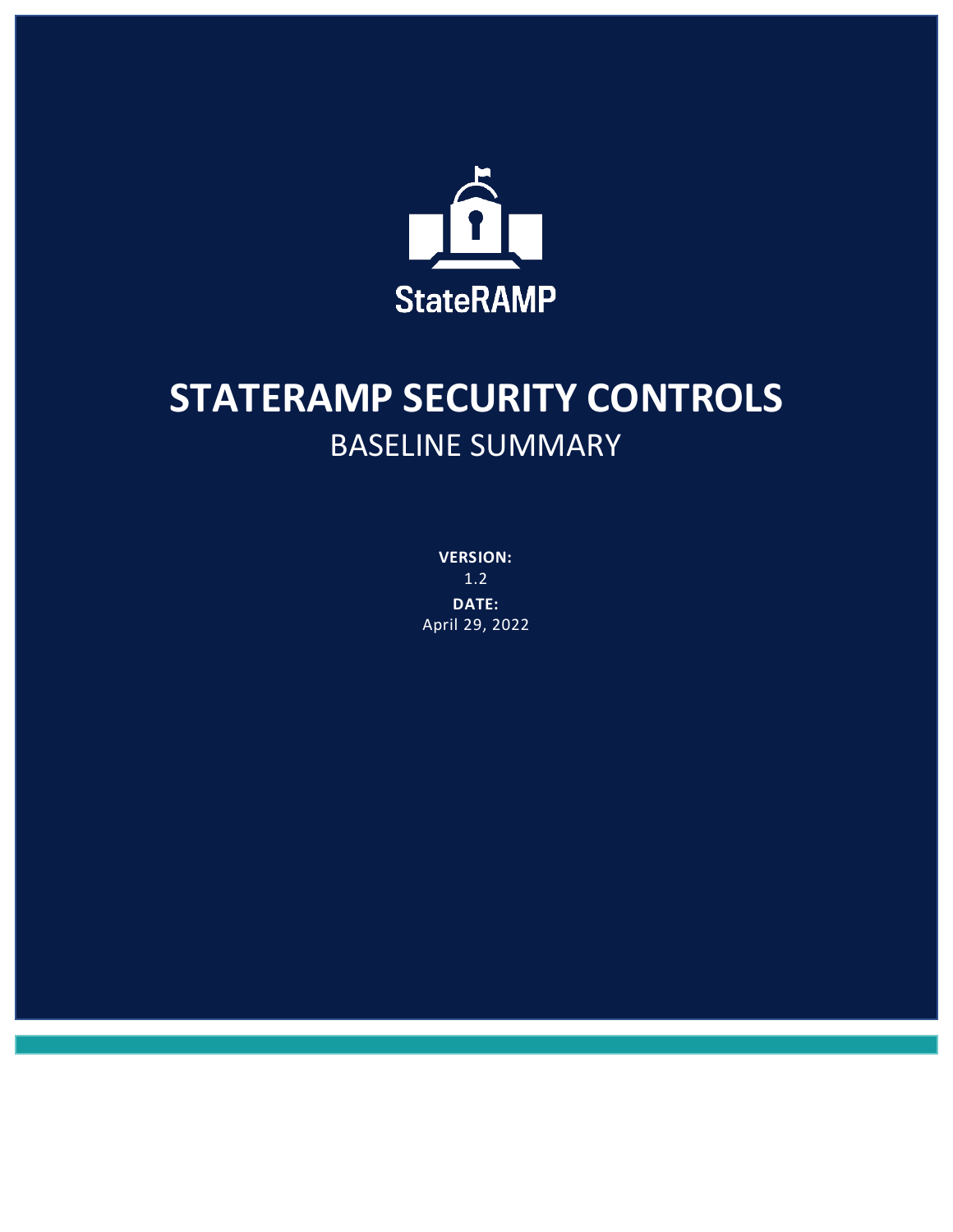

### **DOCUMENT REVISION HISTORY**

| <b>Date</b> | <b>Description</b>          | <b>Version</b> | <b>Governance Body</b>                   |
|-------------|-----------------------------|----------------|------------------------------------------|
| 10/29/2020  | <b>Original Publication</b> | 1.0            | <b>StateRAMP Steering Committee</b>      |
| 01/08/2021  | Update CSP definition       | 1.1            | <b>StateRAMP Staff</b>                   |
| 04/29/2022  | Minor Updates to            | 1.2            | <b>StateRAMP Standards and Technical</b> |
|             | <b>Baseline Controls</b>    |                | Committee and Board                      |

This document will be reviewed at the discretion of the StateRAMP Board a frequency no less than annually.

# **1. SELECTING A SECURITY CATEGORY**

Once a state or local government and/or service provider has decided to require or pursue a StateRAMP status, the first step is to identify the required impact level. NIST SP 800-60, Rev 1 maps data sensitivity to impact levels, including low impact (generally public data), moderate impact (generally confidential data), and high impact (generally affecting national security). Most state and local government data will likely fit within low or moderate impact levels.

StateRAMP Security Controls are defined in three categories:

| Low:  | Aligned with NIST Low Impact Control Baselines                                                                          |
|-------|-------------------------------------------------------------------------------------------------------------------------|
| Low+: | Aligned with NIST Low Impact Control Baselines, with additional Moderate<br>Impact Control Baselines for added security |
|       |                                                                                                                         |

**Moderate:** Aligned with NIST Moderate Control Baselines

It is the goal of StateRAMP to provide the state or local government Authorizing Body flexibility to require additional controls as appropriate. For example, additional controls may be necessary to comply with CJIS or MARS-E 2.0 requirements. These additional controls would be noted as (+) on the StateRAMP Authorized Product List (APL) so that service providers can benefit from the higher authorization indicating an ability to comply with more rigorous standards.

## **2. ABOUT THE SECURITY CONTROL BASELINES**

StateRAMP developed the baseline with input from State officials, service providers, and security experts. The Baseline Controls are reviewed annually by the StateRAMP Standards and Technical Committee with annual updates recommended to the Board. It is the goal of StateRAMP to help mature and grow the service provider community and in doing so, improve the security profile of state and local governments, public education institutions and special districts. StateRAMP will verify that the service provider meets the intent of the security requirements as appropriate and fit for purpose.

All of the security controls listed in the table below are outlined in NIST 800-53 Rev. 4 . StateRAMP has published a Data Classification Tool to help guide the determination of Security Impact Level. As always, final determination lies with the contracting government information security official. The Data Classification Tool and StateRAMP Security Baseline Controls Templates are published and maintained on [www.stateramp.org.](http://www.stateramp.org/)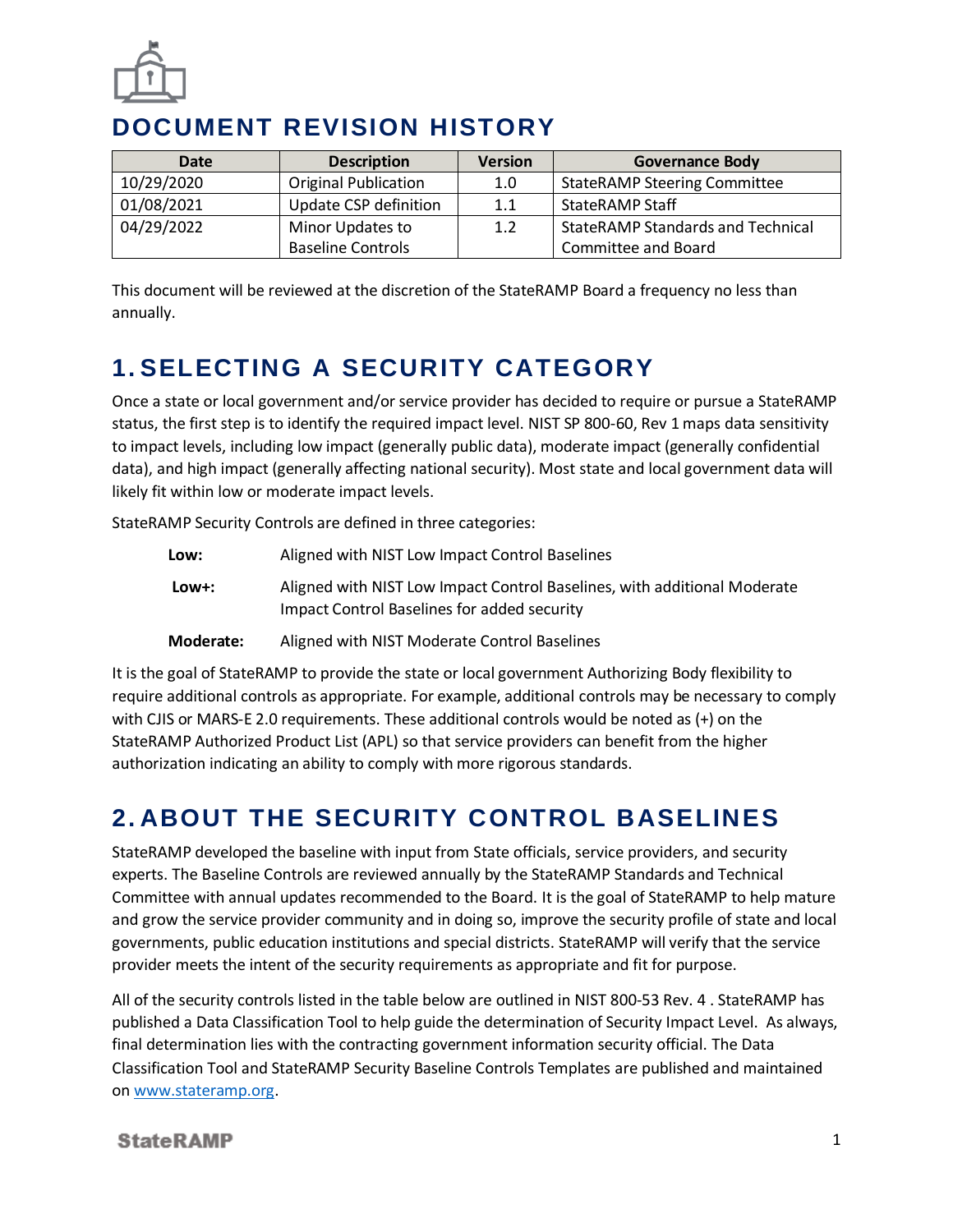

#### *Summary of Required Security Controls*

|              | <b>Control Description</b>                                                                                                |                       | <b>Sensitivity Level</b> |                                                   |                                                                     |  |
|--------------|---------------------------------------------------------------------------------------------------------------------------|-----------------------|--------------------------|---------------------------------------------------|---------------------------------------------------------------------|--|
| ID           |                                                                                                                           | Low                   | $Low +$                  | <b>Moderate</b>                                   | <b>High (FedRAMP)</b>                                               |  |
| <b>AC</b>    |                                                                                                                           | <b>Access Control</b> |                          |                                                   |                                                                     |  |
| $AC-1$       | <b>Access Control Policy</b><br>and Procedures                                                                            | $AC-1$                | $AC-1$                   | $AC-1$                                            | $AC-1$                                                              |  |
| $AC-2$       | <b>Account Management</b><br>*Only required for<br>privileged accounts                                                    | $AC-2$                | $AC-2(1)(7)$             | AC-2 $(1)(2)(3)$<br>$(4)$ (5) (7) (9)<br>(10)(12) | AC-2 (1) (2) (3) (4)<br>$(5)$ $(7)$ $(9)$ $(10)$ $(11)$<br>(12)(13) |  |
| $AC-3$       | <b>Access Enforcement</b>                                                                                                 | $AC-3$                | $AC-3$                   | $AC-3$                                            | $AC-3$                                                              |  |
| $AC-4$       | Information Flow<br>Enforcement                                                                                           | Not Selected          | $AC-4$                   | $AC-4(21)$                                        | AC-4 $(8)(21)$                                                      |  |
| $AC-5$       | Separation of Duties                                                                                                      | Not Selected          | $AC-5$                   | $AC-5$                                            | $AC-5$                                                              |  |
| $AC-6$       | Least Privilege                                                                                                           | Not Selected          | $AC-6$                   | AC-6 $(1)(2)(5)$<br>(9)(10)                       | AC-6 (1) (2) (3) (5)<br>$(7)$ $(8)$ $(9)$ $(10)$                    |  |
| $AC-7$       | Unsuccessful Logon<br>Attempts                                                                                            | $AC-7$                | $AC-7$                   | $AC-7$                                            | $AC-7(2)$                                                           |  |
| $AC-8$       | System Use Notification                                                                                                   | $AC-8$                | $AC-8$                   | $AC-8$                                            | $AC-8$                                                              |  |
| <b>AC-10</b> | <b>Concurrent Session</b><br>Control                                                                                      | Not Selected          | Not Selected             | $AC-10$                                           | $AC-10$                                                             |  |
| $AC-11$      | Session Lock                                                                                                              | Not Selected          | $AC-11$                  | $AC-11(1)$                                        | $AC-11(1)$                                                          |  |
| $AC-12$      | <b>Session Termination</b><br>*Only required for<br>admin. back-end access                                                | Not Selected          | $AC-12*$                 | $AC-12$                                           | $AC-12(1)$                                                          |  |
| $AC-14$      | <b>Permitted Actions</b><br>Without Identification<br>or Authentication                                                   | $AC-14$               | $AC-14$                  | $AC-14$                                           | $AC-14$                                                             |  |
| <b>AC-17</b> | <b>Remote Access</b>                                                                                                      | $AC-17$               | AC-17(1)(2)(9)           | $AC-17(1)(2)$<br>$(3)$ $(4)$ $(9)$                | AC-17(1)(2)(3)<br>(4)(9)                                            |  |
| <b>AC-18</b> | <b>Wireless Access</b><br>*Only required for on-<br>premise solutions, so<br>long as SaaS/PaaS host<br>meets requirements | $AC-18*$              | $AC-18$                  | $AC-18(1)$                                        | AC-18 (1) (3) (4)<br>(5)                                            |  |
| AC-19        | <b>Access Control For</b><br><b>Mobile Devices</b>                                                                        | AC-19                 | $AC-19$                  | AC-19(5)                                          | AC-19(5)                                                            |  |
| <b>AC-20</b> | Use of External<br><b>Information Systems</b>                                                                             | AC-20                 | $AC-20(1)$               | $AC-20(1)(2)$                                     | AC-20 $(1)(2)$                                                      |  |
| <b>AC-21</b> | <b>Information Sharing</b>                                                                                                | Not Selected          | Not Selected             | $AC-21$                                           | $AC-21$                                                             |  |
| <b>AC-22</b> | <b>Publicly Accessible</b><br>Content                                                                                     | Not Selected*         | Not Selected             | $AC-22$                                           | $AC-22$                                                             |  |
|              | *FedRAMP requires                                                                                                         |                       |                          |                                                   |                                                                     |  |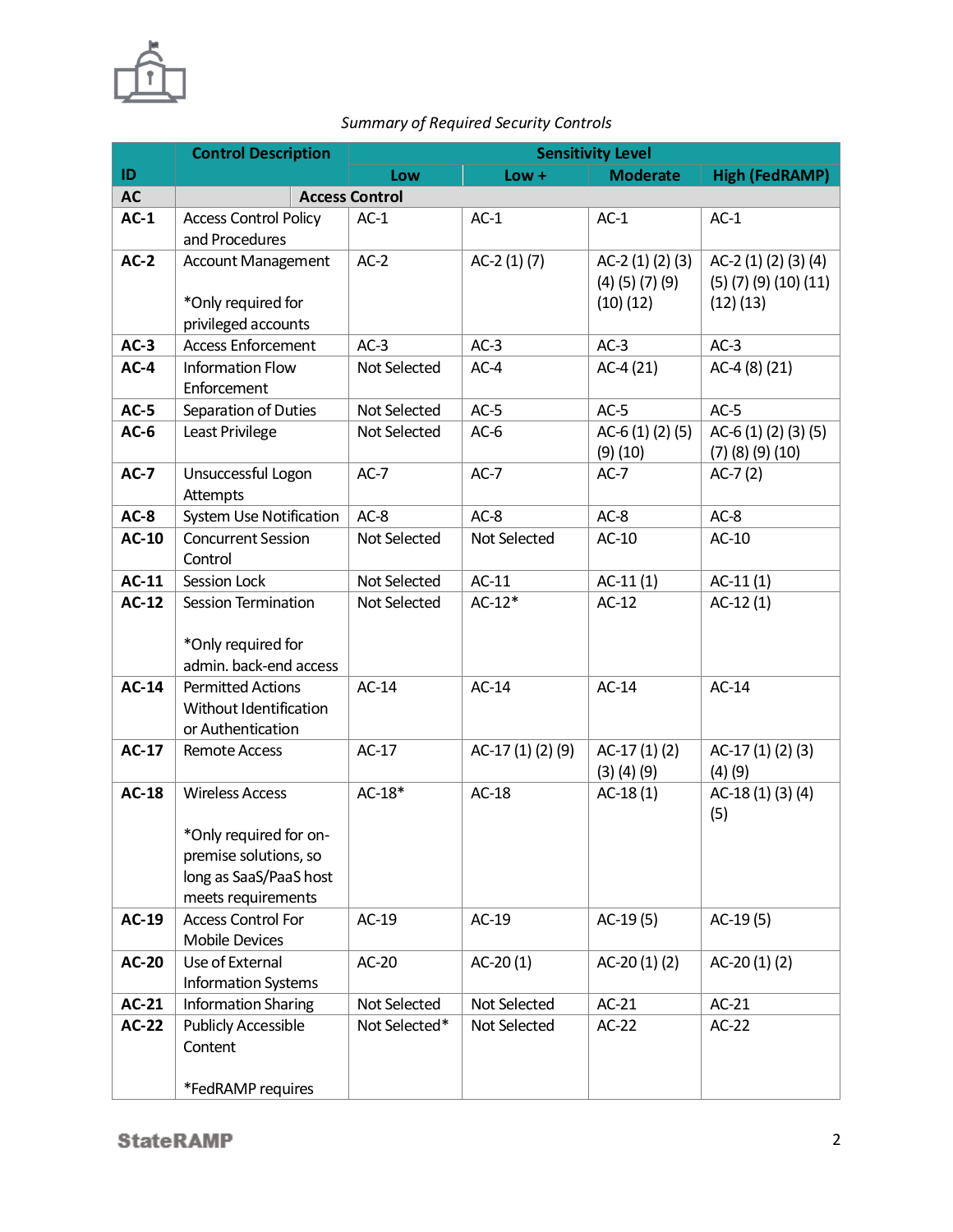

|              | <b>Control Description</b><br><b>Sensitivity Level</b> |                                 |                                              |                 |                       |
|--------------|--------------------------------------------------------|---------------------------------|----------------------------------------------|-----------------|-----------------------|
| ID           |                                                        | Low                             | $Low +$                                      | <b>Moderate</b> | <b>High (FedRAMP)</b> |
|              | AC-22 for Low Impact.                                  |                                 |                                              |                 |                       |
|              | It is not required as a                                |                                 |                                              |                 |                       |
|              | baseline control for                                   |                                 |                                              |                 |                       |
|              | StateRAMP.                                             |                                 |                                              |                 |                       |
| <b>AT</b>    |                                                        | <b>Awareness and Training</b>   |                                              |                 |                       |
| $AT-1$       | Security Awareness and                                 | $AT-1$                          | $AT-1$                                       | $AT-1$          | $AT-1$                |
|              | Training Policy and<br>Procedures                      |                                 |                                              |                 |                       |
| $AT-2$       | <b>Security Awareness</b>                              | $AT-2$                          | $AT-2(2)$                                    | $AT-2(2)$       | $AT-2(2)$             |
|              | Training                                               |                                 |                                              |                 |                       |
| $AT-3$       | Role-Based Security                                    | $AT-3$                          | $AT-3$                                       | $AT-3$          | AT-3 (3) (4)          |
|              | Training                                               |                                 |                                              |                 |                       |
| $AT-4$       | <b>Security Training</b>                               | $AT-4$                          | $AT-4$                                       | $AT-4$          | $AT-4$                |
|              | <b>Records</b>                                         |                                 |                                              |                 |                       |
| <b>AU</b>    |                                                        | <b>Audit and Accountability</b> |                                              |                 |                       |
| $AU-1$       | Audit and                                              | $AU-1$                          | $AU-1$                                       | $AU-1$          | $AU-1$                |
|              | <b>Accountability Policy</b>                           |                                 |                                              |                 |                       |
|              | and Procedures                                         |                                 |                                              |                 |                       |
| $AU-2$       | <b>Audit Events</b>                                    | $AU-2$                          | $AU-2(3)$                                    | $AU-2(3)$       | $AU-2(3)$             |
| $AU-3$       | <b>Content of Audit</b>                                | $AU-3$                          | $AU-3$                                       | AU-3 $(1)$      | AU-3 (1) (2)          |
|              | Records                                                |                                 |                                              |                 |                       |
| $AU-4$       | <b>Audit Storage Capacity</b>                          | $AU-4$                          | $AU-4$                                       | $AU-4$          | $AU-4$                |
| $AU-5$       | Response to Audit<br><b>Processing Failures</b>        | $AU-5$                          | $AU-5$                                       | $AU-5$          | AU-5 $(1)(2)$         |
| $AU-6$       | Audit Review, Analysis                                 | $AU-6$                          | AU- $6(1)$                                   | AU-6 $(1)(3)$   | AU-6 (1) (3) (4) (5)  |
|              | and Reporting                                          |                                 |                                              |                 | $(6)$ $(7)$ $(10)$    |
| $AU-7$       | Audit Reduction and<br><b>Report Generation</b>        | Not Selected                    | Not Selected                                 | $AU-7(1)$       | AU-7 (1)              |
| $AU-8$       | <b>Time Stamps</b>                                     | $AU-8(1)$                       | AU-8 $(1)$                                   | AU-8 (1)        | AU-8 (1)              |
| <b>AU-9</b>  | <b>Protection of Audit</b>                             | $AU-9$                          | $AU-9$                                       | AU-9 (2) (4)    | AU-9 (2) (3) (4)      |
|              | <b>Information</b>                                     |                                 |                                              |                 |                       |
| <b>AU-10</b> | Non-repudiation                                        | Not Selected                    | Not Selected                                 | Not Selected    | AU-10                 |
| <b>AU-11</b> | <b>Audit Record Retention</b>                          | AU-11                           | AU-11                                        | AU-11           | AU-11                 |
| <b>AU-12</b> | <b>Audit Generation</b>                                | AU-12                           | AU-12                                        | AU-12           | AU-12 (1) (3)         |
| CA           |                                                        |                                 | <b>Security Assessment and Authorization</b> |                 |                       |
| $CA-1$       | Security Assessment                                    | $CA-1$                          | $CA-1$                                       | $CA-1$          | $CA-1$                |
|              | and Authorization                                      |                                 |                                              |                 |                       |
|              | Policies and Procedures                                |                                 |                                              |                 |                       |
| $CA-2$       | <b>Security Assessments</b>                            | $CA-2(1)$                       | $CA-2(1)$                                    | $CA-2(1)(2)(3)$ | $CA-2(1)(2)(3)$       |
| $CA-3$       | System                                                 | $CA-3$                          | $CA-3$                                       | $CA-3(5)$       | $CA-3(5)$             |
|              | Interconnections                                       |                                 |                                              |                 |                       |
| $CA-5$       | Plan of Action and                                     | $CA-5$                          | $CA-5$                                       | $CA-5$          | $CA-5$                |
|              | Milestones                                             |                                 |                                              |                 |                       |
| $CA-6$       | Security Authorization                                 | $CA-6$                          | $CA-6$                                       | $CA-6$          | $CA-6$                |
| $CA-7$       | <b>Continuous Monitoring</b>                           | $CA-7$                          | $CA-7(1)$                                    | $CA-7(1)$       | $CA-7(1)(3)$          |

**StateRAMP**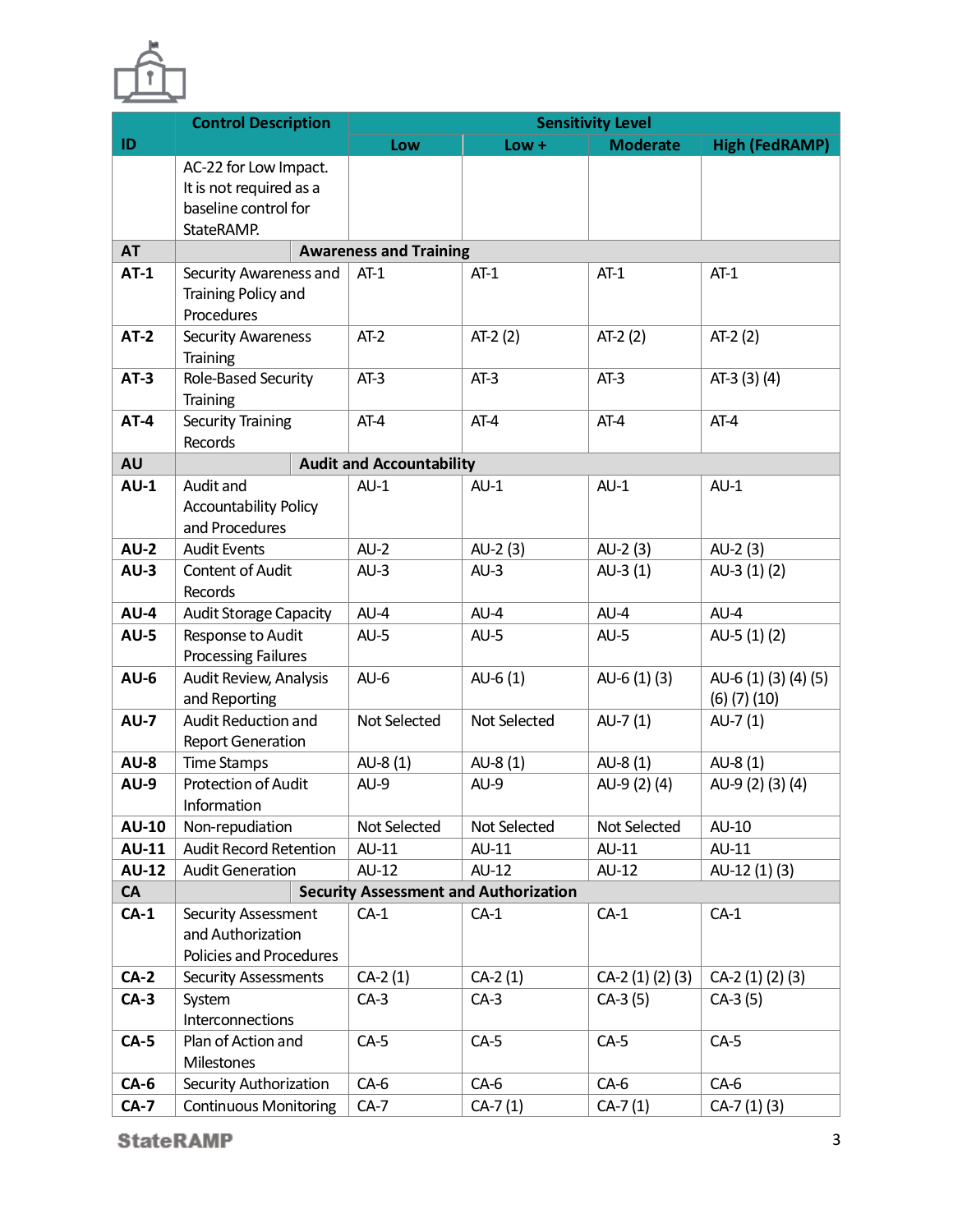

|              | <b>Control Description</b>                           | <b>Sensitivity Level</b>        |              |                        |                                |  |
|--------------|------------------------------------------------------|---------------------------------|--------------|------------------------|--------------------------------|--|
| ID           |                                                      | Low                             | $Low +$      | <b>Moderate</b>        | <b>High (FedRAMP)</b>          |  |
| $CA-8$       | <b>Penetration Testing</b>                           | Not Selected                    | $CA-8(1)$    | $CA-8(1)$              | $CA-8(1)$                      |  |
| $CA-9$       | Internal System<br>Connections                       | $CA-9$                          | $CA-9$       | $CA-9$                 | $CA-9$                         |  |
| <b>CM</b>    |                                                      | <b>Configuration Management</b> |              |                        |                                |  |
| $CM-1$       | Configuration<br>Management Policy<br>and Procedures | $CM-1$                          | $CM-1$       | $CM-1$                 | $CM-1$                         |  |
| $CM-2$       | <b>Baseline Configuration</b>                        | $CM-2$                          | $CM-2(1)(3)$ | $CM-2(1)(2)$<br>(3)(7) | $CM-2(1)(2)(3)(7)$             |  |
| $CM-3$       | Configuration Change<br>Control                      | Not Selected                    | $CM-3(2)$    | $CM-3(2)$              | $CM-3(1)(2)(4)(6)$             |  |
| $CM-4$       | Security Impact<br>Analysis                          | $CM-4$                          | $CM-4$       | $CM-4$                 | $CM-4(1)$                      |  |
| $CM-5$       | <b>Access Restrictions For</b><br>Change             | Not Selected                    | $CM-5$       | $CM-5(1)(3)$<br>(5)    | $CM-5(1)(2)(3)(5)$             |  |
| $CM-6$       | <b>Configuration Settings</b>                        | $CM-6$                          | $CM-6(1)$    | $CM-6(1)$              | $CM-6(1)(2)$                   |  |
| $CM-7$       | Least Functionality                                  | $CM-7$                          | $CM-7$       | $CM-7(1)(2)$<br>(5)    | $CM-7(1)(2)(5)$                |  |
| $CM-8$       | Information System<br>Component Inventory            | $CM-8(1)$                       | $CM-8(1)$    | $CM-8(1)(3)$<br>(5)    | CM-8 (1) (2) (3) (4)<br>(5)    |  |
| $CM-9$       | Configuration<br>Management Plan                     | Not Selected                    | $CM-9$       | CM-9                   | $CM-9$                         |  |
| CM-<br>10    | Software Usage<br>Restrictions                       | Not Selected                    | CM-10        | $CM-10(1)$             | $CM-10(1)$                     |  |
| CM-<br>11    | User-Installed Software                              | $CM-11$                         | $CM-11$      | $CM-11$                | $CM-11(1)$                     |  |
| CP           |                                                      | <b>Contingency Planning</b>     |              |                        |                                |  |
| $CP-1$       | <b>Contingency Planning</b><br>Policy and Procedures | $CP-1$                          | $CP-1$       | $CP-1$                 | $CP-1$                         |  |
| $CP-2$       | Contingency Plan                                     | $CP-2$                          | $CP-2(8)$    | $CP-2(1)(2)(3)$<br>(8) | CP-2 (1) (2) (3) (4)<br>(5)(8) |  |
| $CP-3$       | <b>Contingency Training</b>                          | $CP-3$                          | $CP-3$       | $CP-3$                 | $CP-3(1)$                      |  |
| $CP-4$       | Contingency Plan<br>Testing                          | $CP-4$                          | $CP-4$       | $CP-4(1)$              | $CP-4(1)(2)$                   |  |
| $CP-6$       | Alternate Storage Site                               | Not Selected                    | $CP-6$       | $CP-6(1)(3)$           | $CP-6(1)(2)(3)$                |  |
| $CP-7$       | <b>Alternate Processing</b><br>Site                  | Not Selected                    | $CP-7$       | $CP-7(1)(2)(3)$        | CP-7 (1) (2) (3) (4)           |  |
| $CP-8$       | Telecommunications<br>Services                       | Not Selected                    | $CP-8$       | $CP-8(1)(2)$           | CP-8 (1) (2) (3) (4)           |  |
| $CP-9$       | Information System<br>Backup                         | $CP-9$                          | $CP-9(1)$    | $CP-9(1)(3)$           | CP-9 (1) (2) (3) (5)           |  |
| <b>CP-10</b> | Information System<br>Recovery and                   | CP-10                           | $CP-10(2)$   | $CP-10(2)$             | CP-10 (2) (4)                  |  |

**StateRAMP**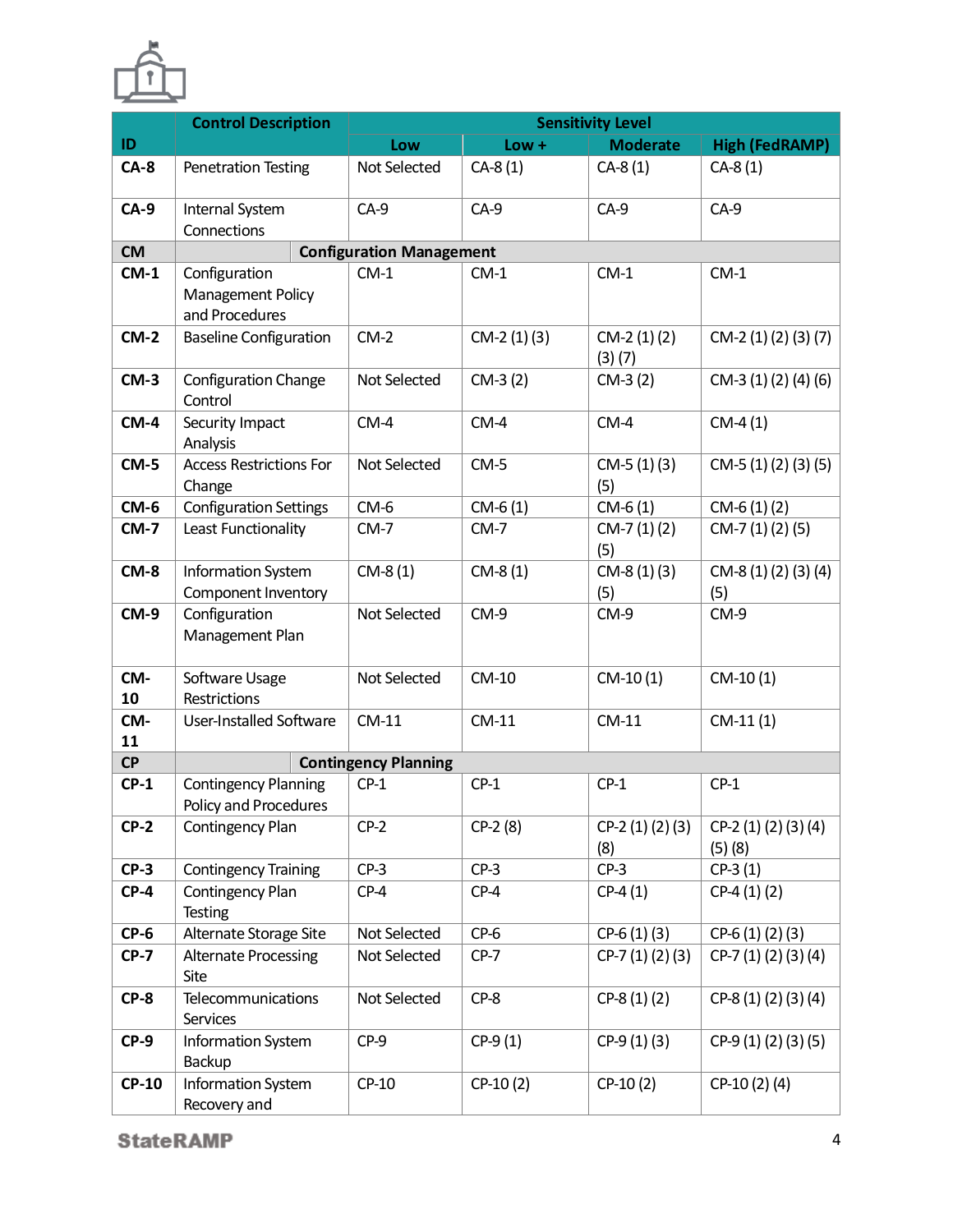

|           | <b>Control Description</b>                  | <b>Sensitivity Level</b>                 |               |                          |                                 |  |
|-----------|---------------------------------------------|------------------------------------------|---------------|--------------------------|---------------------------------|--|
| ID        |                                             | Low                                      | $Low +$       | <b>Moderate</b>          | <b>High (FedRAMP)</b>           |  |
|           | Reconstitution                              |                                          |               |                          |                                 |  |
| IA        |                                             | <b>Identification and Authentication</b> |               |                          |                                 |  |
| $IA-1$    | Identification and                          | $IA-1$                                   | $IA-1$        | $IA-1$                   | $IA-1$                          |  |
|           | <b>Authentication Policy</b>                |                                          |               |                          |                                 |  |
|           | and Procedures                              |                                          |               |                          |                                 |  |
| $IA-2$    | Identification and                          | $IA-2(1)$                                | IA-2 (1) (11) | IA-2 (1) (2) (3)         | IA-2 (1) (2) (3) (4)            |  |
|           | Authentication                              |                                          |               | $(5)$ $(8)$ $(11)$       | $(5)$ $(8)$ $(9)$ $(11)$ $(12)$ |  |
|           | (Organizational Users)                      |                                          |               | (12)                     |                                 |  |
| $IA-3$    | Device Identification<br>and Authentication | Not Selected                             | Not Selected  | $IA-3$                   | $IA-3$                          |  |
| $IA-4$    | Identifier Management                       | $IA-4$                                   | $IA-4$        | $IA-4(4)$                | $IA-4(4)$                       |  |
| $IA-5$    | Authenticator                               | IA-5 (1) (11)                            | IA-5 (1) (11) | IA-5 (1) (2) (3)         | IA-5 (1) (2) (3) (4)            |  |
|           | Management                                  |                                          |               | $(4)$ $(6)$ $(7)$ $(11)$ | $(6)$ $(7)$ $(8)$ $(11)$ $(13)$ |  |
| $IA-6$    | Authenticator                               | $IA-6$                                   | $IA-6$        | $IA-6$                   | $IA-6$                          |  |
|           | Feedback                                    |                                          |               |                          |                                 |  |
| $IA-7$    | Cryptographic Module                        | $IA-7$                                   | $IA-7$        | $IA-7$                   | $IA-7$                          |  |
|           | Authentication                              |                                          |               |                          |                                 |  |
| $IA-8$    | Identification and                          | Not Selected                             | Not Selected  | $IA-8$                   | IA-8 (1) (2) (3) (4)            |  |
|           | Authentication (Non-                        |                                          |               |                          |                                 |  |
|           | Organizational Users)                       |                                          |               |                          |                                 |  |
| IR        |                                             | <b>Incident Response</b>                 |               |                          |                                 |  |
| $IR-1$    | Incident Response                           | $IR-1$                                   | $IR-1$        | $IR-1$                   | $IR-1$                          |  |
| $IR-2$    | Policy and Procedures                       |                                          |               |                          |                                 |  |
|           | Incident Response<br>Training               | $IR-2$                                   | $IR-2$        | $IR-2$                   | $IR-2(1)(2)$                    |  |
| $IR-3$    | Incident Response                           | $IR-3$                                   | $IR-3$        | $IR-3(2)$                | $IR-3(2)$                       |  |
|           | <b>Testing</b>                              |                                          |               |                          |                                 |  |
| $IR-4$    | <b>Incident Handling</b>                    | $IR-4$                                   | $IR-4$        | $IR-4(1)$                | IR-4 (1) (2) (3) (4)            |  |
|           |                                             |                                          |               |                          | $(6)$ $(8)$                     |  |
| $IR-5$    | Incident Monitoring                         | $IR-5$                                   | $IR-5$        | $IR-5$                   | $IR-5(1)$                       |  |
| $IR-6$    | Incident Reporting                          | $IR-6$                                   | $IR-6$        | $IR-6(1)$                | $IR-6(1)$                       |  |
| $IR-7$    | Incident Response                           | $IR-7$                                   | $IR - 7(2)$   | $IR - 7(1)(2)$           | $IR - 7(1)(2)$                  |  |
|           | Assistance                                  |                                          |               |                          |                                 |  |
| $IR-8$    | Incident Response Plan                      | $IR-8$                                   | $IR-8$        | $IR-8$                   | $IR-8$                          |  |
| $IR-9$    | <b>Information Spillage</b>                 | Not Selected                             | $IR-9(1)$     | $IR-9(1)(2)(3)$          | IR-9 (1) (2) (3) (4)            |  |
|           | Response                                    |                                          |               | (4)                      |                                 |  |
| <b>MA</b> | <b>Maintenance</b>                          |                                          |               |                          |                                 |  |
|           |                                             |                                          |               |                          |                                 |  |
| $MA-1$    | System Maintenance                          | $MA-1$                                   | $MA-1$        | $MA-1$                   | $MA-1$                          |  |
|           | Policy and Procedures                       |                                          |               |                          |                                 |  |
| $MA-2$    | Controlled                                  | $MA-2$                                   | $MA-2$        | $MA-2$                   | $MA-2(2)$                       |  |
|           | Maintenance                                 |                                          |               |                          |                                 |  |
| $MA-3$    | Maintenance Tools                           | Not Selected                             | $MA-3(1)$     | $MA-3(1)(2)$             | MA-3 (1) (2) (3)                |  |
|           |                                             |                                          |               | (3)                      |                                 |  |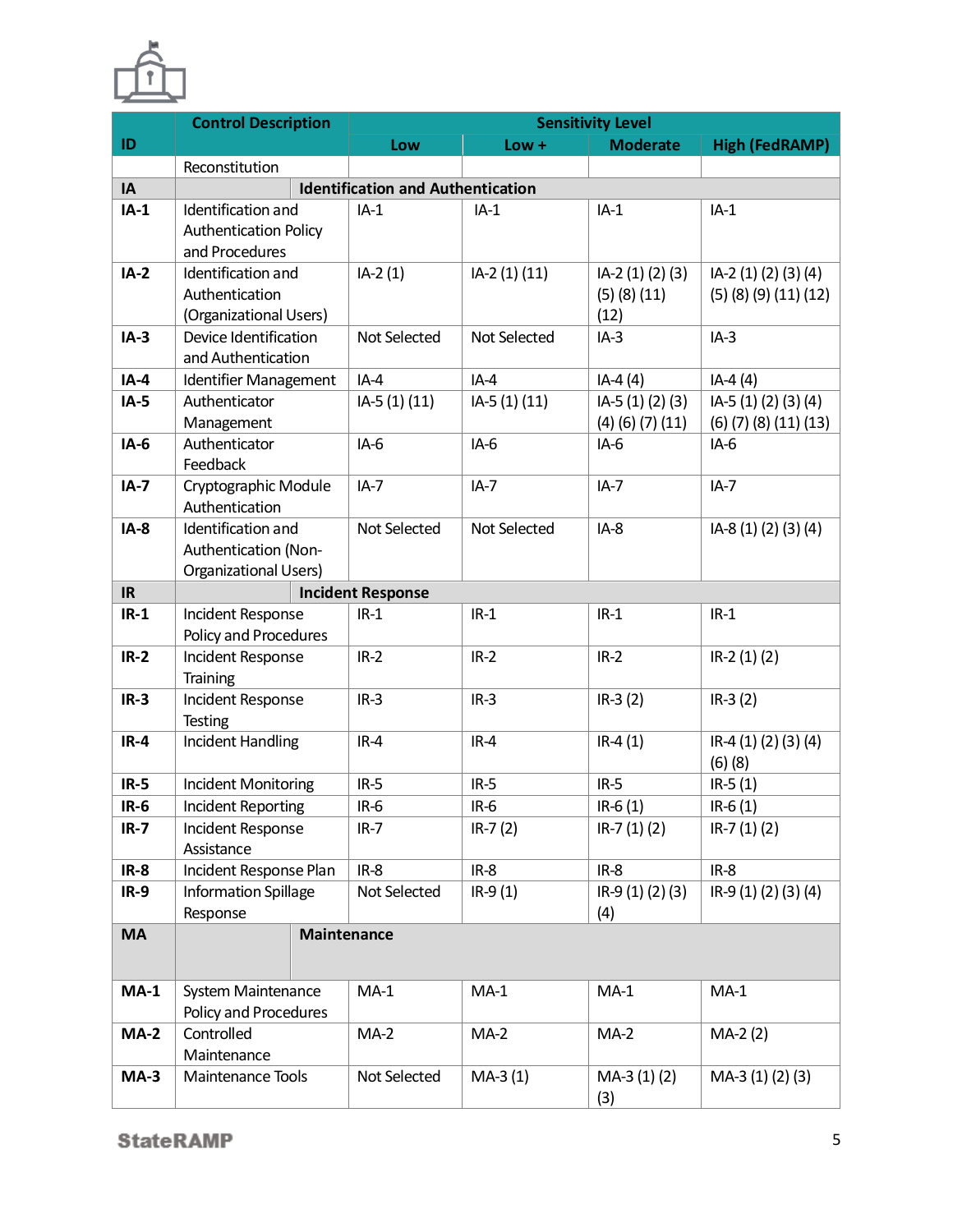

|                            | <b>Control Description</b>                                                           | <b>Sensitivity Level</b>     |                                              |                 |                       |  |
|----------------------------|--------------------------------------------------------------------------------------|------------------------------|----------------------------------------------|-----------------|-----------------------|--|
| ID                         |                                                                                      | Low                          | $Low +$                                      | <b>Moderate</b> | <b>High (FedRAMP)</b> |  |
| $MA-4$                     | Nonlocal Maintenance                                                                 | $MA-4$                       | $MA-4$                                       | $MA-4(2)$       | MA-4 (2) (3) (6)      |  |
| $MA-5$                     | Maintenance Personnel                                                                | $MA-5$                       | $MA-5$                                       | $MA-5(1)$       | $MA-5(1)$             |  |
| $MA-6$                     | <b>Timely Maintenance</b>                                                            | Not Selected                 | $MA-6$                                       | $MA-6$          | $MA-6$                |  |
| <b>MP</b>                  |                                                                                      | <b>Media Protection</b>      |                                              |                 |                       |  |
| $MP-1$                     | <b>Media Protection Policy</b><br>and Procedures                                     | $MP-1$                       | $MP-1$                                       | $MP-1$          | $MP-1$                |  |
| $MP-2$                     | Media Access                                                                         | $MP-2$                       | $MP-2$                                       | $MP-2$          | $MP-2$                |  |
| $MP-3$                     | <b>Media Marking</b>                                                                 | Not Selected                 | $MP-3$                                       | $MP-3$          | $MP-3$                |  |
| $MP-4$                     | Media Storage                                                                        | Not Selected                 | $MP-4$                                       | $MP-4$          | $MP-4$                |  |
| $MP-5$                     | Media Transport                                                                      | Not Selected                 | $MP-5$                                       | $MP-5(4)$       | $MP-5(4)$             |  |
| $MP-6$                     | <b>Media Sanitization</b>                                                            | $MP-6$                       | $MP-6(1)$                                    | $MP-6(1)(2)$    | MP-6 (1) (2) (3)      |  |
| $MP-7$                     | Media Use                                                                            | Not Selected                 | Not Selected                                 | Not Selected    | $MP-7(1)$             |  |
| PE                         |                                                                                      |                              | <b>Physical and Environmental Protection</b> |                 |                       |  |
| <b>PE-1</b>                | Physical and<br>Environmental<br>Protection Policy and<br>Procedures                 | $PE-1$                       | $PE-1$                                       | $PE-1$          | $PE-1$                |  |
| <b>PE-2</b>                | <b>Physical Access</b><br>Authorizations                                             | $PE-2$                       | PE-2                                         | $PE-2$          | <b>PE-2</b>           |  |
| <b>PE-3</b>                | <b>Physical Access Control</b>                                                       | $PE-3$                       | PE-3                                         | PE-3            | $PE-3(1)$             |  |
| <b>PE-4</b><br><b>PE-5</b> | <b>Access Control For</b><br><b>Transmission Medium</b><br><b>Access Control For</b> | Not Selected<br>Not Selected | PE-4<br>PE-5                                 | PE-4<br>PE-5    | PE-4<br><b>PE-5</b>   |  |
|                            | <b>Output Devices</b>                                                                |                              |                                              |                 |                       |  |
| <b>PE-6</b>                | Monitoring Physical<br>Access                                                        | PE-6                         | PE-6                                         | $PE-6(1)$       | $PE-6(1)(4)$          |  |
| PE-8                       | <b>Visitor Access Records</b>                                                        | PE-8                         | PE-8                                         | PE-8            | PE-8 (1)              |  |
| <b>PE-9</b>                | Power Equipment and<br>Cabling                                                       | Not Selected                 | Not Selected                                 | PE-9            | PE-9                  |  |
| <b>PE-10</b>               | <b>Emergency Shutoff</b>                                                             | Not Selected                 | Not Selected                                 | PE-10           | PE-10                 |  |
| <b>PE-11</b>               | <b>Emergency Power</b>                                                               | Not Selected                 | Not Selected                                 | PE-11           | PE-11(1)              |  |
| <b>PE-12</b>               | <b>Emergency Lighting</b>                                                            | Not Selected                 | Not Selected                                 | <b>PE-12</b>    | <b>PE-12</b>          |  |
| <b>PE-13</b>               | <b>Fire Protection</b>                                                               | PE-13                        | PE-13                                        | PE-13 (2) (3)   | PE-13 (1) (2) (3)     |  |
| <b>PE-14</b>               | Temperature and                                                                      | <b>PE-14</b>                 | PE-14                                        | $PE-14(2)$      | $PE-14(2)$            |  |
|                            | <b>Humidity Controls</b>                                                             |                              |                                              |                 |                       |  |
| <b>PE-15</b>               | <b>Water Damage</b><br>Protection                                                    | <b>PE-15</b>                 | <b>PE-15</b>                                 | <b>PE-15</b>    | PE-15(1)              |  |
| <b>PE-16</b>               | Delivery and Removal                                                                 | PE-16                        | PE-16                                        | PE-16           | PE-16                 |  |
| <b>PE-17</b>               | Alternate Work Site                                                                  | Not Selected                 | PE-17                                        | <b>PE-17</b>    | <b>PE-17</b>          |  |
| <b>PE-18</b>               | Location of Information                                                              | Not Selected                 | Not Selected                                 | Not Selected    | <b>PE-18</b>          |  |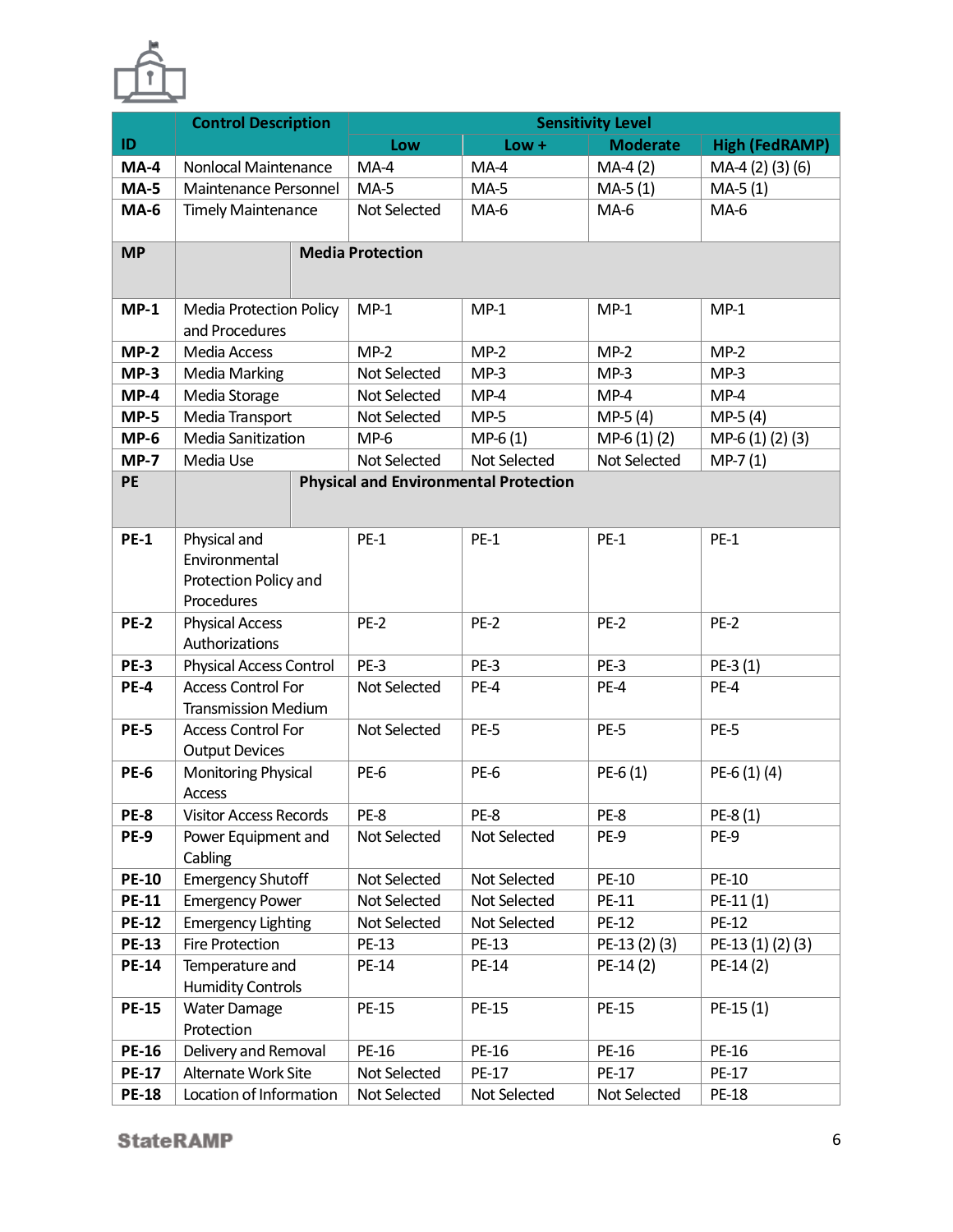

|              | <b>Control Description</b>                                  | <b>Sensitivity Level</b>               |                                           |                                       |                                                  |  |
|--------------|-------------------------------------------------------------|----------------------------------------|-------------------------------------------|---------------------------------------|--------------------------------------------------|--|
| ID           |                                                             | Low                                    | $Low +$                                   | <b>Moderate</b>                       | <b>High (FedRAMP)</b>                            |  |
|              | <b>System Components</b>                                    |                                        |                                           |                                       |                                                  |  |
| <b>PL</b>    | Planning                                                    |                                        |                                           |                                       |                                                  |  |
| $PL-1$       | Security Planning Policy<br>and Procedures                  | $PL-1$                                 | $PL-1$                                    | $PL-1$                                | $PL-1$                                           |  |
|              |                                                             |                                        |                                           |                                       |                                                  |  |
| <b>PL-2</b>  | <b>System Security Plan</b>                                 | $PL-2$                                 | $PL-2$                                    | $PL-2(3)$                             | $PL-2(3)$                                        |  |
| $PL-4$       | Rules of Behavior                                           | $PL-4$                                 | $PL-4$                                    | $PL-4(1)$                             | $PL-4(1)$                                        |  |
| <b>PL-8</b>  | <b>Information Security</b><br>Architecture                 | Not Selected                           | $PL-8$                                    | PL-8                                  | PL-8                                             |  |
| <b>PS</b>    |                                                             |                                        | Personnel Security (combining HR with IT) |                                       |                                                  |  |
| <b>PS-1</b>  | Personnel Security                                          | $PS-1$                                 | $PS-1$                                    | $PS-1$                                | $PS-1$                                           |  |
|              | Policy and Procedures                                       |                                        |                                           |                                       |                                                  |  |
| <b>PS-2</b>  | <b>Position Risk</b>                                        | Not Included                           | Not Included                              | $PS-2$                                | $PS-2$                                           |  |
|              | Designation                                                 |                                        |                                           |                                       |                                                  |  |
| <b>PS-3</b>  | Personnel Screening                                         | PS-3                                   | PS-3                                      | PS-3                                  | $PS-3(3)$                                        |  |
| <b>PS-4</b>  | <b>Personnel Termination</b>                                | $PS-4$                                 | $PS-4$                                    | PS-4                                  | $PS-4(2)$                                        |  |
| <b>PS-5</b>  | Personnel Transfer                                          | $PS-5$                                 | <b>PS-5</b>                               | PS-5                                  | PS-5                                             |  |
| <b>PS-6</b>  | <b>Access Agreements</b>                                    | PS-6                                   | PS-6                                      | PS-6                                  | PS-6                                             |  |
| <b>PS-7</b>  | Third-Party Personnel                                       | PS-7                                   | PS-7                                      | <b>PS-7</b>                           | <b>PS-7</b>                                      |  |
|              | Security                                                    |                                        |                                           |                                       |                                                  |  |
| <b>PS-8</b>  | <b>Personnel Sanctions</b>                                  | PS-8                                   | PS-8                                      | PS-8                                  | <b>PS-8</b>                                      |  |
| <b>RA</b>    |                                                             | <b>Risk Assessment</b>                 |                                           |                                       |                                                  |  |
| <b>RA-1</b>  | <b>Risk Assessment Policy</b><br>and Procedures             | $RA-1$                                 | $RA-1$                                    | $RA-1$                                | $RA-1$                                           |  |
| <b>RA-2</b>  | Security Categorization                                     | $RA-2$                                 | $RA-2$                                    | $RA-2$                                | $RA-2$                                           |  |
| <b>RA-3</b>  | <b>Risk Assessment</b>                                      | $RA-3$                                 | $RA-3$                                    | $RA-3$                                | $RA-3$                                           |  |
| <b>RA-5</b>  | <b>Vulnerability Scanning</b>                               | RA-5 (1) (2)                           | RA-5 (1) (2)                              | RA-5 (1) (2) (3)<br>$(5)$ $(6)$ $(8)$ | RA-5 (1) (2) (3) (4)<br>$(5)$ $(6)$ $(8)$ $(10)$ |  |
| <b>SA</b>    |                                                             | <b>System and Services Acquisition</b> |                                           |                                       |                                                  |  |
| $SA-1$       | System and Services<br>Acquisition Policy and<br>Procedures | $SA-1$                                 | $SA-1$                                    | $SA-1$                                | $SA-1$                                           |  |
| $SA-2$       | <b>Allocation of Resources</b>                              | $SA-2$                                 | $SA-2$                                    | $SA-2$                                | $SA-2$                                           |  |
| $SA-3$       | System Development<br>Life Cycle                            | $SA-3$                                 | $SA-3$                                    | $SA-3$                                | $SA-3$                                           |  |
| $SA-4$       | <b>Acquisition Process</b>                                  | Not Selected                           | Not Selected                              | $SA-4(1)$                             | SA-4 (1) (2) (8) (9)<br>(10)                     |  |
| $SA-5$       | Information System<br>Documentation                         | $SA-5$                                 | $SA-5$                                    | $SA-5$                                | $SA-5$                                           |  |
| $SA-8$       | Security Engineering<br>Principles                          | Not Selected                           | Not Selected                              | $SA-8$                                | $SA-8$                                           |  |
| $SA-9$       | <b>External Information</b><br><b>System Services</b>       | $SA-9$                                 | SA-9 (1) (2)                              | SA-9 (1) (2)                          | SA-9 (1) (2) (4) (5)                             |  |
| <b>SA-10</b> | Developer<br>Configuration                                  | Not Selected                           | Not Selected                              | $SA-10(1)$                            | $SA-10(1)$                                       |  |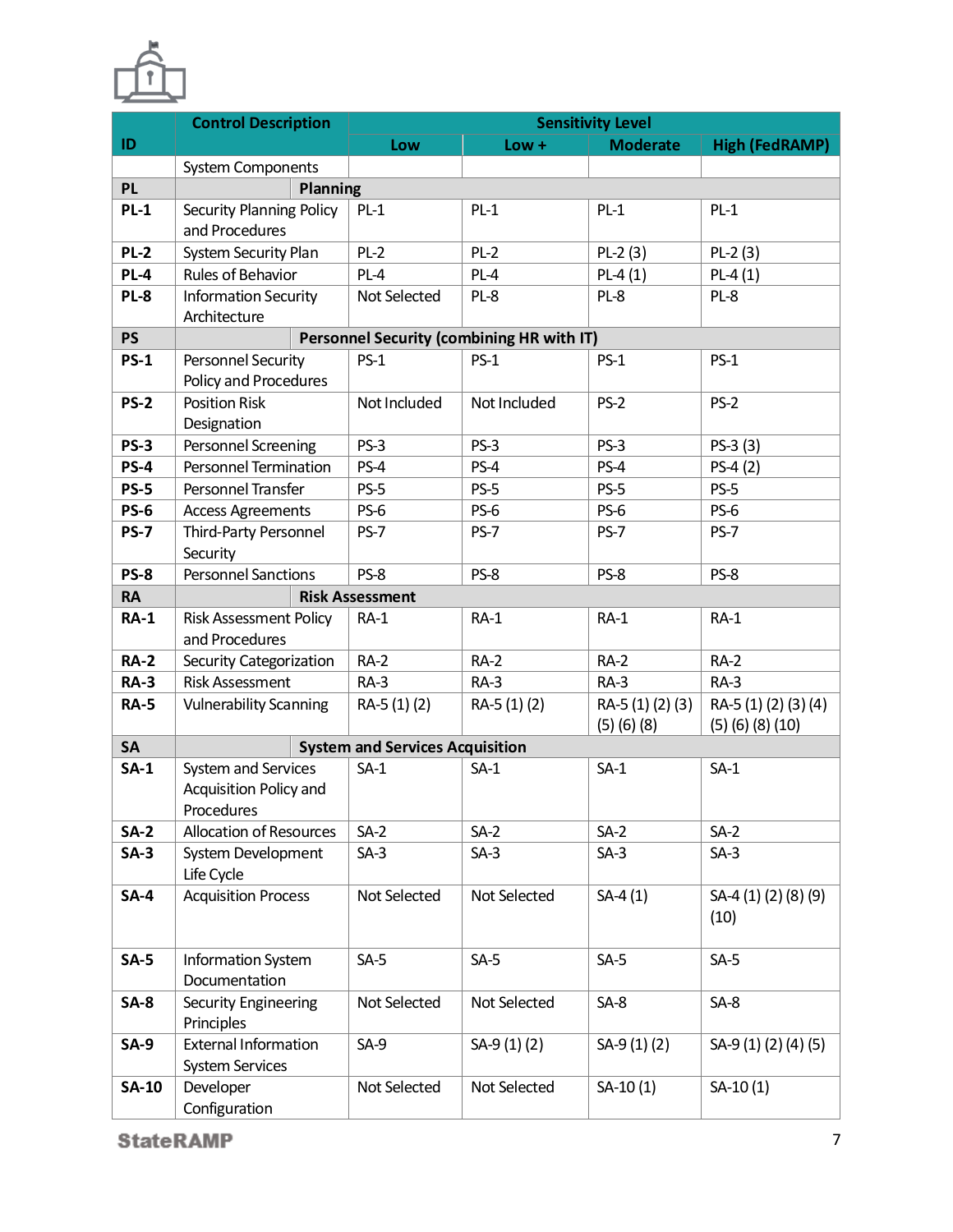

|              | <b>Control Description</b>                                          | <b>Sensitivity Level</b> |                                             |                                                    |                                                         |  |
|--------------|---------------------------------------------------------------------|--------------------------|---------------------------------------------|----------------------------------------------------|---------------------------------------------------------|--|
| ID           |                                                                     | Low                      | $Low +$                                     | <b>Moderate</b>                                    | <b>High (FedRAMP)</b>                                   |  |
|              | Management                                                          |                          |                                             |                                                    |                                                         |  |
| <b>SA-11</b> | Developer Security<br>Testing and Evaluation                        | Not Selected             | $SA-11$                                     | $SA-11(1)(2)$<br>(8)                               | SA-11 (1) (2) (8)                                       |  |
| <b>SA-12</b> | Supply Chain<br>Protection                                          | Not Selected             | Not Selected                                | Not Selected                                       | $SA-12$                                                 |  |
| <b>SA-15</b> | Development Process,<br>Standards and Tools                         | Not Selected             | Not Selected                                | Not Selected                                       | $SA-15$                                                 |  |
| <b>SA-16</b> | Developer-Provided<br>Training                                      | Not Selected             | Not Selected                                | Not Selected                                       | SA-16                                                   |  |
| <b>SA-17</b> | Developer Security<br>Architecture and<br>Design                    | Not Selected             | Not Selected                                | Not Selected                                       | $SA-17$                                                 |  |
| <b>SC</b>    |                                                                     |                          | <b>System and Communications Protection</b> |                                                    |                                                         |  |
| $SC-1$       | System and<br>Communications<br>Protection Policy and<br>Procedures | $SC-1$                   | $SC-1$                                      | $SC-1$                                             | $SC-1$                                                  |  |
| $SC-2$       | <b>Application Partitioning</b>                                     | Not Selected             | $SC-2$                                      | $SC-2$                                             | $SC-2$                                                  |  |
| $SC-3$       | Security Function<br>Isolation                                      | Not Selected             | Not Selected                                | Not Selected                                       | $SC-3$                                                  |  |
| $SC-4$       | Information In Shared<br>Resources                                  | Not Selected             | $SC-4$                                      | $SC-4$                                             | $SC-4$                                                  |  |
| $SC-5$       | Denial of Service<br>Protection                                     | $SC-5$                   | $SC-5$                                      | $SC-5$                                             | $SC-5$                                                  |  |
| $SC-6$       | Resource Availability                                               | Not Selected             | Not Selected                                | $SC-6$                                             | $SC-6$                                                  |  |
| $SC-7$       | <b>Boundary Protection</b>                                          | $SC-7$                   | SC-7 $(5)(7)(12)$<br>(13)                   | SC-7 $(3)(4)(5)$<br>$(7)$ $(8)$ $(12)$<br>(13)(18) | SC-7 (3) (4) (5) (7)<br>(8)(10)(12)(13)<br>(18)(20)(21) |  |
| $SC-8$       | Transmission<br>Confidentiality and<br>Integrity                    | Not Selected             | $SC-8$                                      | $SC-8(1)$                                          | $SC-8(1)$                                               |  |
| <b>SC-10</b> | Network Disconnect                                                  | Not Selected             | $SC-10$                                     | $SC-10$                                            | $SC-10$                                                 |  |
| $SC-12$      | Cryptographic Key<br>Establishment and<br>Management                | $SC-12$                  | $SC-12$                                     | $SC-12(2)(3)$                                      | $SC-12(1)(2)(3)$                                        |  |
| $SC-13$      | Cryptographic<br>Protection                                         | $SC-13$                  | $SC-13$                                     | $SC-13$                                            | $SC-13$                                                 |  |
| $SC-15$      | Collaborative<br><b>Computing Devices</b>                           | Not Selected             | Not Selected                                | Not Selected                                       | $SC-15$                                                 |  |
| $SC-17$      | Public Key<br>Infrastructure<br>Certificates                        | Not Selected             | $SC-17$                                     | $SC-17$                                            | $SC-17$                                                 |  |
| $SC-18$      | Mobile Code                                                         | Not Selected             | Not Selected                                | $SC-18$                                            | $SC-18$                                                 |  |
| $SC-19$      | Voice Over Internet<br>Protocol                                     | Not Selected             | Not Selected                                | $SC-19$                                            | $SC-19$                                                 |  |